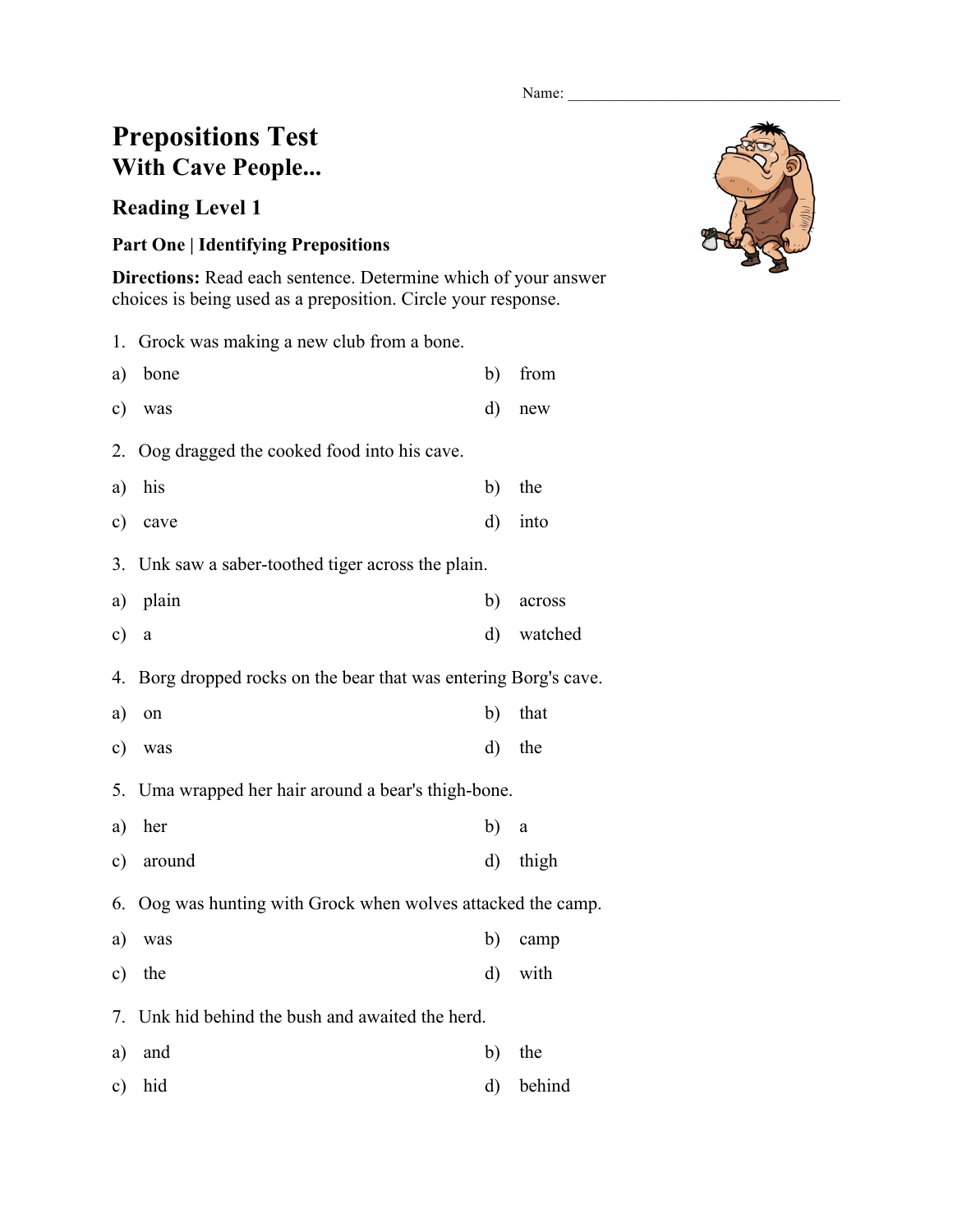8. Borg would not face the saber-toothed cat without his club.

|      | a) would                                      | b)      | not       |
|------|-----------------------------------------------|---------|-----------|
|      | c) without                                    | $\rm d$ | his       |
|      | 9. Uma wrapped her baby in a fur.             |         |           |
| a) a |                                               | b)      | in        |
|      | c) her                                        |         | d) fur    |
|      | 10. Oog used simple tools to make his wheels. |         |           |
|      | a) to                                         | b)      | used      |
|      | c) his                                        |         | d) wheels |
| 11.  | Grock can make a fire by rubbing two sticks.  |         |           |
| a)   | two                                           | b)      | can       |
| c) a |                                               |         | d) by     |

## **Part Two | Prepositional Phrases**

**Directions:** Read each sentence. Identify the complete prepositional phrase. Circle your response.

|    | 12. Uma heard the wolves howling at the moon.             |          |                                       |  |  |
|----|-----------------------------------------------------------|----------|---------------------------------------|--|--|
| a) | the moon                                                  | b)       | at the moon                           |  |  |
|    | c) howling at the moon                                    | $\rm d)$ | wolves howling at the moon            |  |  |
|    | 13. Unk was not afraid of wolves but he didn't like them. |          |                                       |  |  |
| a) | of wolves                                                 | b)       | like them                             |  |  |
|    | c) didn't like them                                       | d)       | of wolves but he didn't like them     |  |  |
|    | 14. Oog was building a shelter with tree branches.        |          |                                       |  |  |
|    | a) with tree branches                                     | b)       | shelter with tree branches            |  |  |
|    | c) a shelter with tree branches                           | $\rm d)$ | building a shelter with tree branches |  |  |
|    | 15. Grock couldn't start a fire with the wet wood.        |          |                                       |  |  |
| a) | With the wet wood                                         | b)       | fire with the wet wood                |  |  |
|    | c) a fire with the wet wood                               | d)       | start a fire with the wet wood        |  |  |
|    |                                                           |          |                                       |  |  |